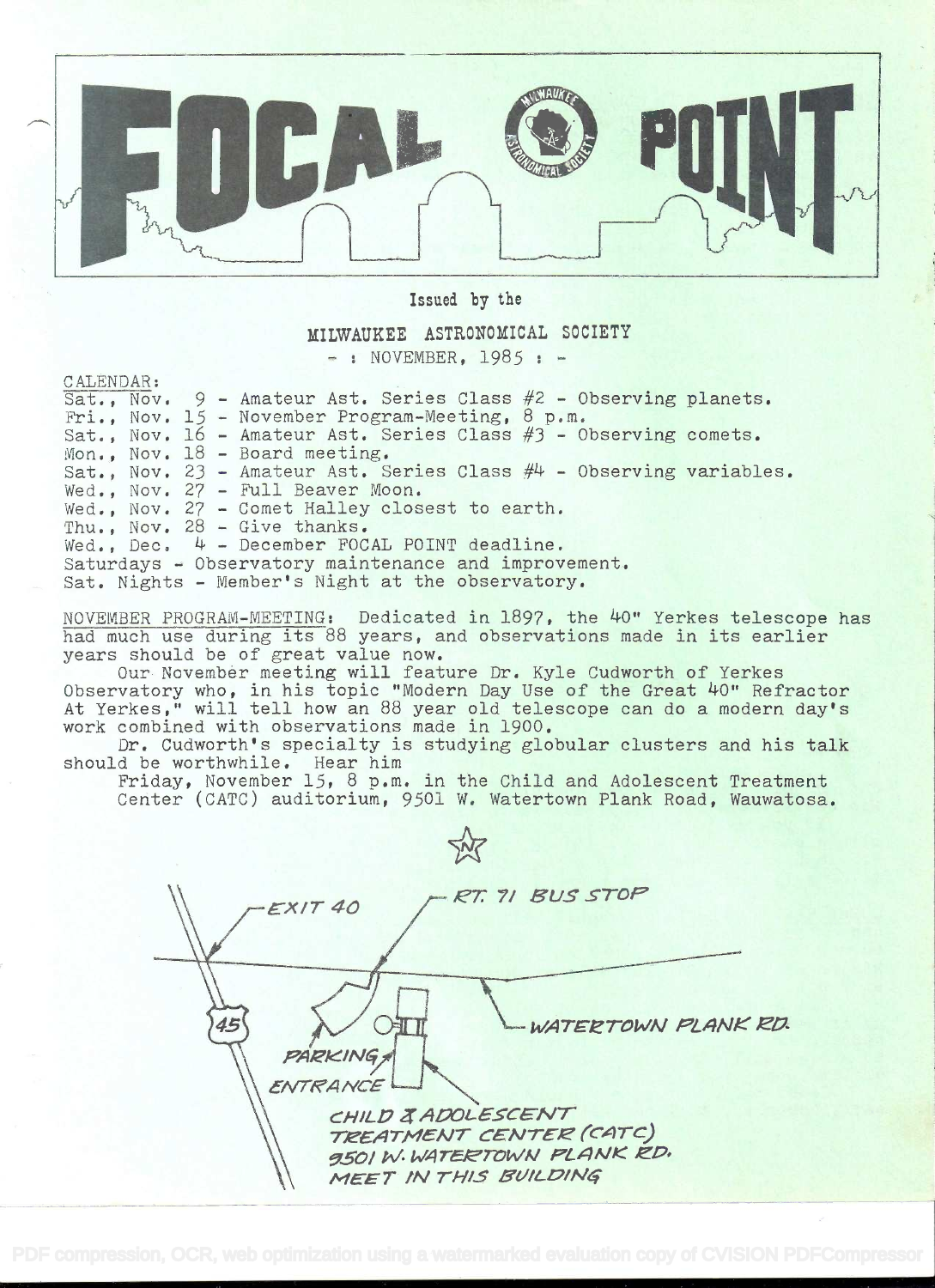## MESSIER AND HERSCHEL CLUBS UPDATE (LEE KEITH):

Herschel objects require three areas of learning - the sky, your equipment, and yourself. It requires year 'round observing, dark skies, early rising, and a knowledge of the constellations. Some H objects are :3-4 magnitudes dimmer than. M objects. Many require an 8' or larger reflector.

Not all the Herschel objects are dim fuzziest The following are my favorite Herschel Club objects for fall. Observers with only some experience should be able to see these with little trouble, as the objects are comparable to the Messier list. Note that M33 & M76 are Herschel objects. All observations were made with my  $10" f/4.5$  at  $44x$  unless specified, which is nearly the same as the Portascopes at the observatory.

So bundle up, head for a dark sky site and feast your eyes on these beauties!! It's well worth the trouble, and you will be started on your Herschel Certificate

| <b>NGC</b> |                   | (1950 Coordinates)  |        |                                                                                                                             |
|------------|-------------------|---------------------|--------|-----------------------------------------------------------------------------------------------------------------------------|
| Number     | $R \cdot A \cdot$ | Dec.                | Seeing | Description                                                                                                                 |
| 7510       | $23h$ 09m         | $+60$ 18 $^{\circ}$ | Avg.   | Small, tightly packed line or arrow of<br>bright stars. Nice!                                                               |
| 7662       | $23h$ $23m$       | $+42$ 14'           | Good   | Round with irregular edges and dark<br>center sensed. Nice: Easily seen at<br>$44x.$ (267x)                                 |
| 253        | 00h $45m$         | $-25.34$            | Good   | Bright, highly elongated streak with<br>sharp edges, brightening towards center.<br>Large!                                  |
| 404        | 01h 07m           | $+35$ 27'           | Avg.   | Large, bright, slightly oval with bright<br>center. Nice! Beta interferes - must<br>be put out of field for good view. 127x |
| 457        | 01h 16m           | $+5804$             | Good   | Large loose group of bright stars<br>resembling (the constellation) Aquila.<br>Unusual:                                     |
| 598<br>M33 | $01h$ $31m$       | $+30.24$            | Avg.   | Large bright with spiral structure<br>obvious. An HII (emission nebula) seen<br>next to field star. Beautiful!              |
| 651<br>M76 | 01h 39m           | $+51$ 19'           | Poor   | Small, bright, bi-polar, double lobed,<br>like a small M27. No central star seen.                                           |
|            |                   |                     |        |                                                                                                                             |

Please welcome a new Messier Club member! His name is Dale Tutkowski and he joins Karen Wesener and Steve Johnson in the growing Messier Club. His certificate will be presented to him at an upcoming MAS meeting.

If you would like to join the Messier or Herschel observing programs, please contact Lee Keith, 1230 E. Singer Cir. #106, Milwaukee 53212; 962-2856 or 961-7852. For a "Messier Club Observer's Handbook" send a 8 1/2 x 11 inch envelope with 66 cents postage to the above address.

COMET HALLEY UPDATE: November will be exciting and eventful! The papers and astronomical magazines will abound with information. SKY & TELESCOPE covers Comet Halley's grand entrance on page 428 of the November issue. MAS member Brian Cieslak will offer a comet observing class Sat. Nov. 16, at 7 p.m. at the observatory.

Get acquainted with Comet Halley on thel4th through the 17th 9 p.m. as it passes 20 (4 moon diameters) south of the Pleiades in Taurus in the eastern sky. It should be in the field of your binoculars. It will appear as a dim-, tailless, fuzzy blob, about mag. 7. You'll need a dark sky out of town, preferably in the country.

Comet Halley will be visible naked-eye under ideal conditions in early December, tail and all! Good hunting!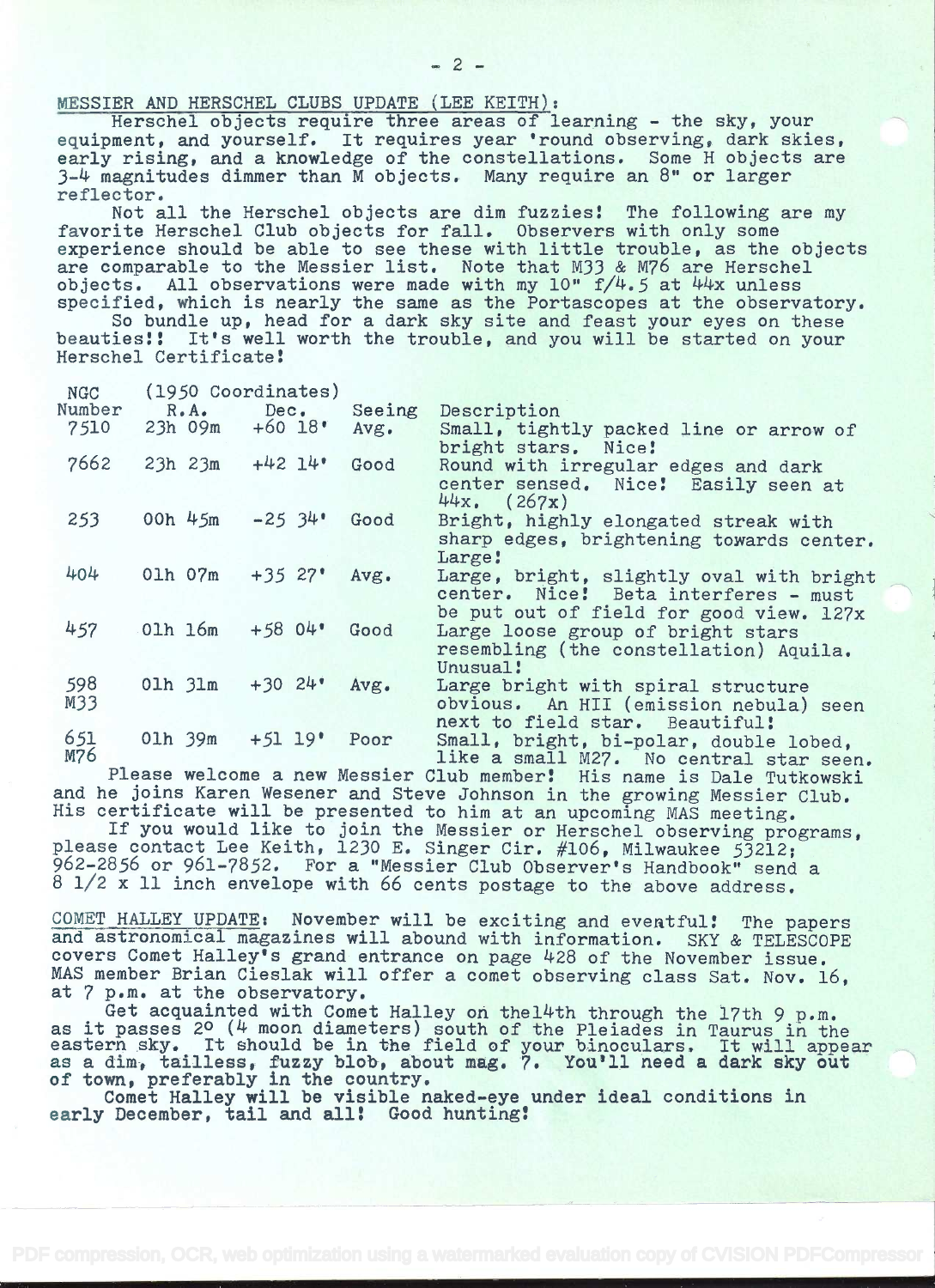OBSERVATORY REPORT: Good news! According to observatory director Gerry<br>Samolyk, the 26" telescope building will be ready for the New Berlin building inspector by November 20. When the building is done we can pour effort into the telescope. Will you help? Brian Ganiere is our new groundskeeper, replacing Mike Zahorik. Thanks a million Mike for the good job. Brian is using a hand power mower. We've got to get a new or used rider mower. John Asztalos committee is still fighting light pollution. The 10" Portascopes will have finders. Instrumentation for 12" scopes includes hypersensitizing chamber, improved guiding eyepiece system, filar micrometer improvements, and addition of a Starlight 1 Photo Electric photometer, the latter obtained from an Appolo Fund Grant 1984-'85. Observations include 5 lunar occultations, i graze (32 contacts), many Venus and Jupiter measurements and timings by Terry Ross and 1,683 variable star observations by Gerry Samolyk. Lee Keith was awarded Herschel Award (certificate no. 20) for observing 400 H objects.

The MAS is not doing nothing!

INFORMATIVE CLASSES CONTINUE: Here is a list of the remaining MAS Amateur Astronomer Series advanced topics.

| Date    | Class                    | Teacher       |
|---------|--------------------------|---------------|
| Nov. 9  | Observing the Planets    | Terry Ross    |
| Nov. 16 | Observing Comets         | Brian Cieslak |
| Nov. 23 | Observing Variable Stars | Gerry Samolyk |

All classes will be taught Saturday nights in the observatory auditorium, starting at 7 p.m.

Dress warmly since some instruction may take place at the  $12\frac{1}{2}$ " telescope.

WE'RE PLEASED TO PRESENT new members; Ray Cote, Menomonee Falls; Dr. and Mrs. Gerald Davis, Franklin; Vladimir Karasek, Milwaukee; Patrick Karsten, Milwaukee; John Krueger, Brookfield; Gary May, Milwaukee; Richard Skowronski, Milwaukee; Sally-Jo Trummer, Waukesha.

Everyone will be introduced at the November general meeting.

THE BOARD OF DIRECTORS will meet Monday, November 18, 7:30 p.m., at the home of Dan Koehler, W248 S7040 Sugar Maple Dr., Waukesha.

THANKS TO longtime MAS member Rev. Milton Lange of Springdale, Arkansas for a generous contribution to the Society.

FOR SALE: Magazine subscriptions, at reduced rates, through your Society. Ideal for Christmas presents.

ASTRONOMY - 12 issues, \$12/yr. (general astronomy).

DEEP SKY -  $4$  issues,  $\frac{2}{3}$ /yr.

TELESCOPE MAKING  $-$  4 issues, \$7/yr.

OBSERVER'S (CANADIAN) HANDBOOK - 46.5O per copy (annually).

 $0$ DYSSEY - 12 issues, \$10.00/yr. (for children).

Please call Jim Toeller at 352-7144.

The Society needs several more subscriptions for ODYSSEY to get the minimum rate from the publisher. Please order now.

FOR SALE: Two eyepiece cases with foam rubber, \$3.00 each; 3 inch reflector telescope with Dobsonian Mount, \$5.00; 40 constellation slides of Northern Hemisphere and five seasonal starmap, \$10.00. Please call Don at 545-2313.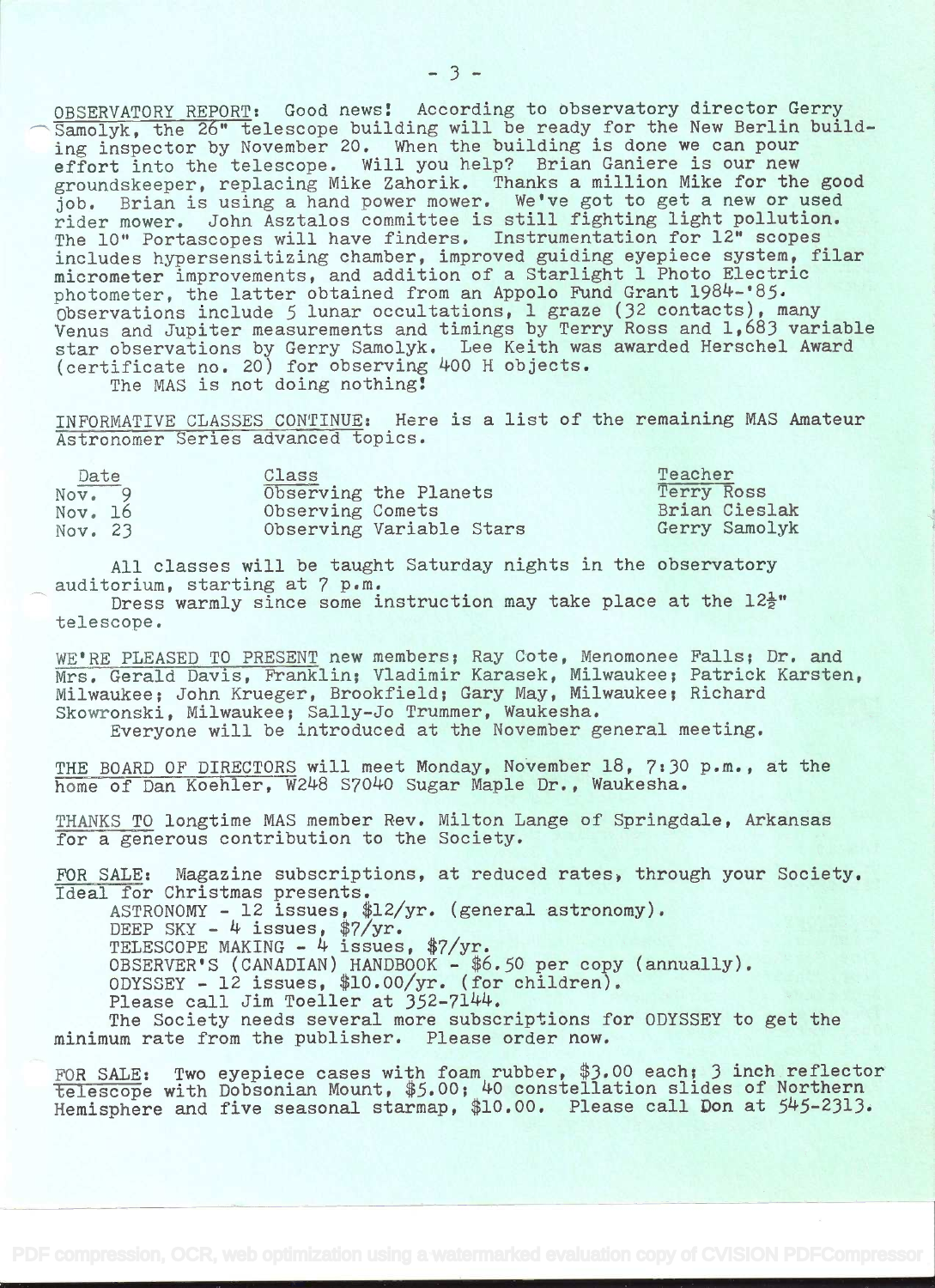GRAZING OCCULTATION:<br>NIGHT OF MAG.

 $\frac{\text{NIGHT OF}}{\text{Dec. } 15-16}$  MAG. TIME % SUNLIGHT CUSP ANGLE  $\frac{\text{WAG.}}{7 \cdot 15 \text{ p.m.}}$  % SUNLIGHT CUSP ANGLE Dec.  $15-16$   $\overline{6.0}$   $\overline{7:15}$  p.m.  $\overline{35}$   $\overline{15.9}$ S This graze is rated favorable. For details call Virgil Tangney (327-7976).

| METEOR SHOWER |         |                         | PEAK DATE, TIME, AND RADIANT DIR. | MOON AGE        | PEAK RATE/HR.                                                          |  |
|---------------|---------|-------------------------|-----------------------------------|-----------------|------------------------------------------------------------------------|--|
| Taurids       | Nov. 9. |                         | 11 p.m., S                        | $\overline{27}$ | $5 - 15$                                                               |  |
| Leonids       |         | Nov. $16$ , $4$ a.m., S |                                   |                 | $5 - 20$                                                               |  |
| Andromedids   |         | Nov. $25-27$ 9 p.m., S  |                                   | $13 - 15$       | 10                                                                     |  |
| Geminids      |         | Dec. 13 $l$ a.m., S     |                                   |                 | $50 - 80$                                                              |  |
|               |         |                         |                                   |                 | Best viewing is between midnight and dawn. Peak rate may occur several |  |
|               |         |                         |                                   |                 |                                                                        |  |

days before or after maximum. On any normal night, an observer should see from 5 to 10 meteors per hour.

IF YOU'VE PAID YOUR DUES, skip this article. If you haven't, please remit soon. A dues form with membership rates is included with this issue.

"NORTHERN LIGHTS," The North Central Region Astronomical League quarterly<br>which all MAS members now receive will publish its next issue in December.<br>Publisher James Fox welcomes unusual, informative, newsy, astronomical<br>ar

THANKSGIVING MESSAGE: The MAS officers and directors wish everyone a pleasant holiday.

oops: The October FOCAL POINT erred regarding an observatory key rental rate. A building access key rents for \$10.00 rather than \$5.00 as stated. <sup>A</sup>\$1.00 key allows entry to the parking lot and grounds, and allows

access to a power outlet.

Call Jim Toeller at 352-7144.

MEMBER'S NIGHT KEYHOLDERS:<br>Nov. 9 D. Koehler 6

|  | Nov. 9 D. Koehler | $662 - 2987$ |  | Dec. 7 F. Roldan  | 344-2354 |
|--|-------------------|--------------|--|-------------------|----------|
|  | 16 D. Harris      | 964-1428     |  | 14 G. Samolyk     | 475-9418 |
|  | 23 A. Penikis     | 354-9708     |  | 21 T. Schmidtkunz | 784-0253 |
|  | 30 T. Ross        | 784-2093     |  |                   |          |

Brian Cieslak (679-9663) is in charge of scheduling special programs<br>and tours at the observatory.<br>A new procedure regarding responsibilities of Member's Night partic-

ipants has been adopted by the Board of Directors. All MAS members are<br>urged to read and keep the special insert that was issued with the<br>September FOCAL POINT. Call 933-3052 for a replacement copy.

DIRECTORY: President - Daniel Koehler - 662-2987 Vice President - Dr. Richard Wiesen - 781-4757<br>Prog. Chairperson - Thomas Renner - 1-392-2799 Secretary - Brian Ganiere - 258-5626<br>Treasurer - James Toeller - 352-7144 Observatory Director - Gerry Samolyk - 475-9418<br>Asst. Obs. Director - John Asztalos - 258-5626 FOCAL POINT Editor - LeRoy Simandi - 933-3052 MAS Observatory - 18850 W. Observatory Rd., New Berlin -  $542-9071$ 

DECEMBER FOCAL POINT DEADLINE - WEDNESDAY, DECEMBER  $4.$